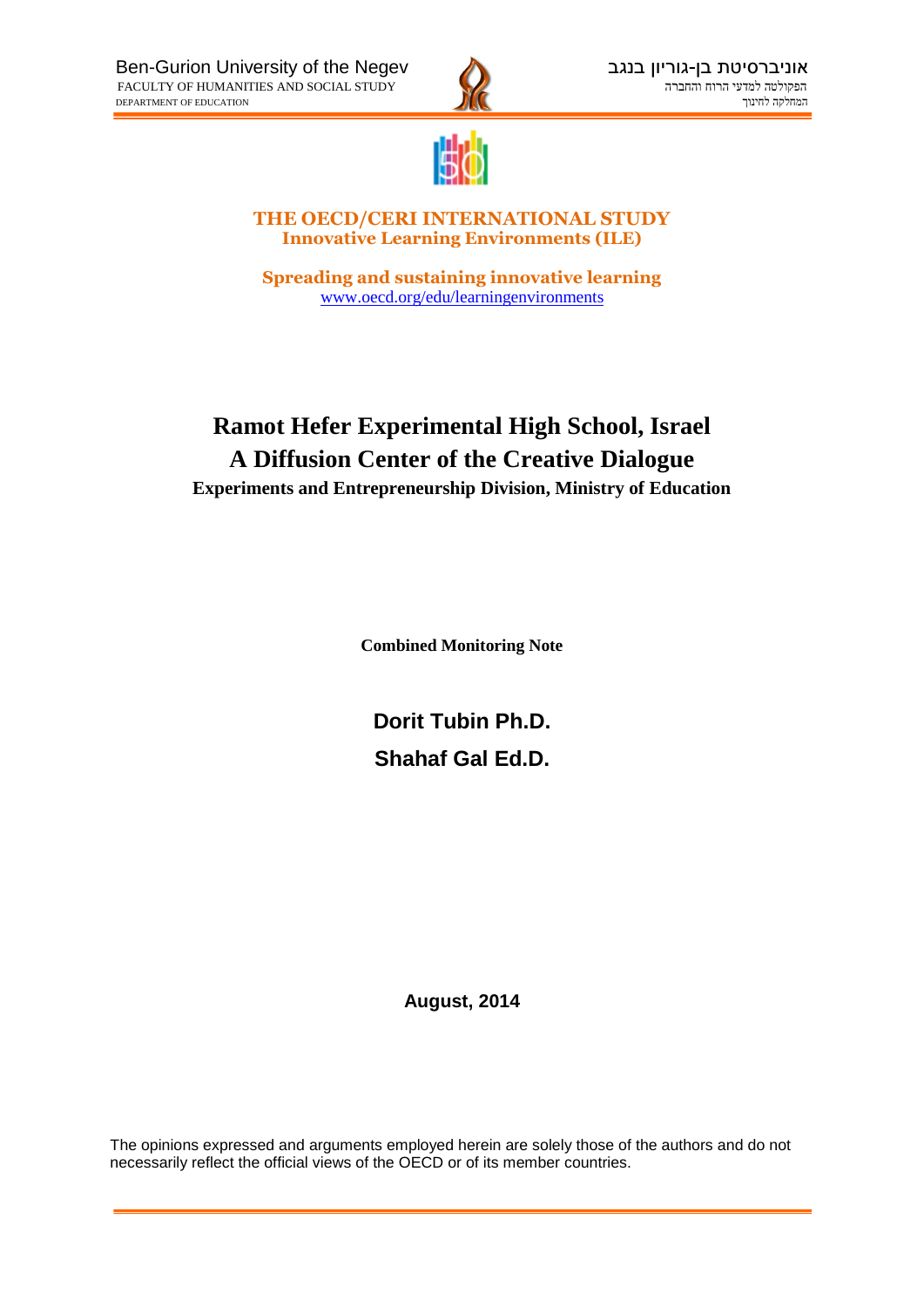## **Introduction**

This report is part of the OECD/CERI initiative on Innovative Learning Environments (ILE). There are twenty-three participating countries in the study including Austria, Chile, Denmark, Finland, Hungary, Israel, South Korea, Mexico, Norway, Portugal, Sweden, Slovenia, Spain, Australia, Canada, Germany, Switzerland, the United Kingdom, New Zealand, and the United States. The participating countries' representatives, all of whom are experienced researchers in the field of education, view the study as an opportunity to deepen understanding and knowledge of ILE that advance learning and thinking skills in the  $21<sup>st</sup>$  century. The study has three stages: in the first stage, between 2008 and 2010, a comprehensive study was conducted on environments shaped to support deep and effective learning (Dumont, Istance & Benavides, 2010). In the second stage, between 2009 and 2012, 150 examples of ILE were identified in the participating countries (three of Israel), and 40 cases, of which two were from Israel (Tubin, 2011, 2012), were analyzed in depth and summed up in two publications: OECD, 2013a; OECD, 2013b

This report is part of the  $3<sup>rd</sup>$  stage, conducted during 2012-2014, designed to identify systemic strategies and initiatives for dissemination and institutionalization of ILE. The objective is to widen the perspective and to examine strategies for systemic innovative educational change that are applied in diverse locations. In the Israeli context, the System Note presents the Ministry of Education's Experiments and Entrepreneurship Division (EED), whose main initiative and policy aims is to generate and then scale-up and sustain educational innovation (Tubin & Weinstein, 2012). In this report we focus on Ramot Hefer High School, that developed unique learning environment, the Creative Dialogue, and its diffusion center, established to disseminate the innovation to other schools and educational settings.

Focusing on one school and its diffusion center allow us to follow the cyclic process of ILE development and dissemination, initiated with support and spread approach designed by the EED to encourages school-based innovations and scale-up disseminations. We examine its five year innovation development at the school and its grass-root dissemination by the diffusion center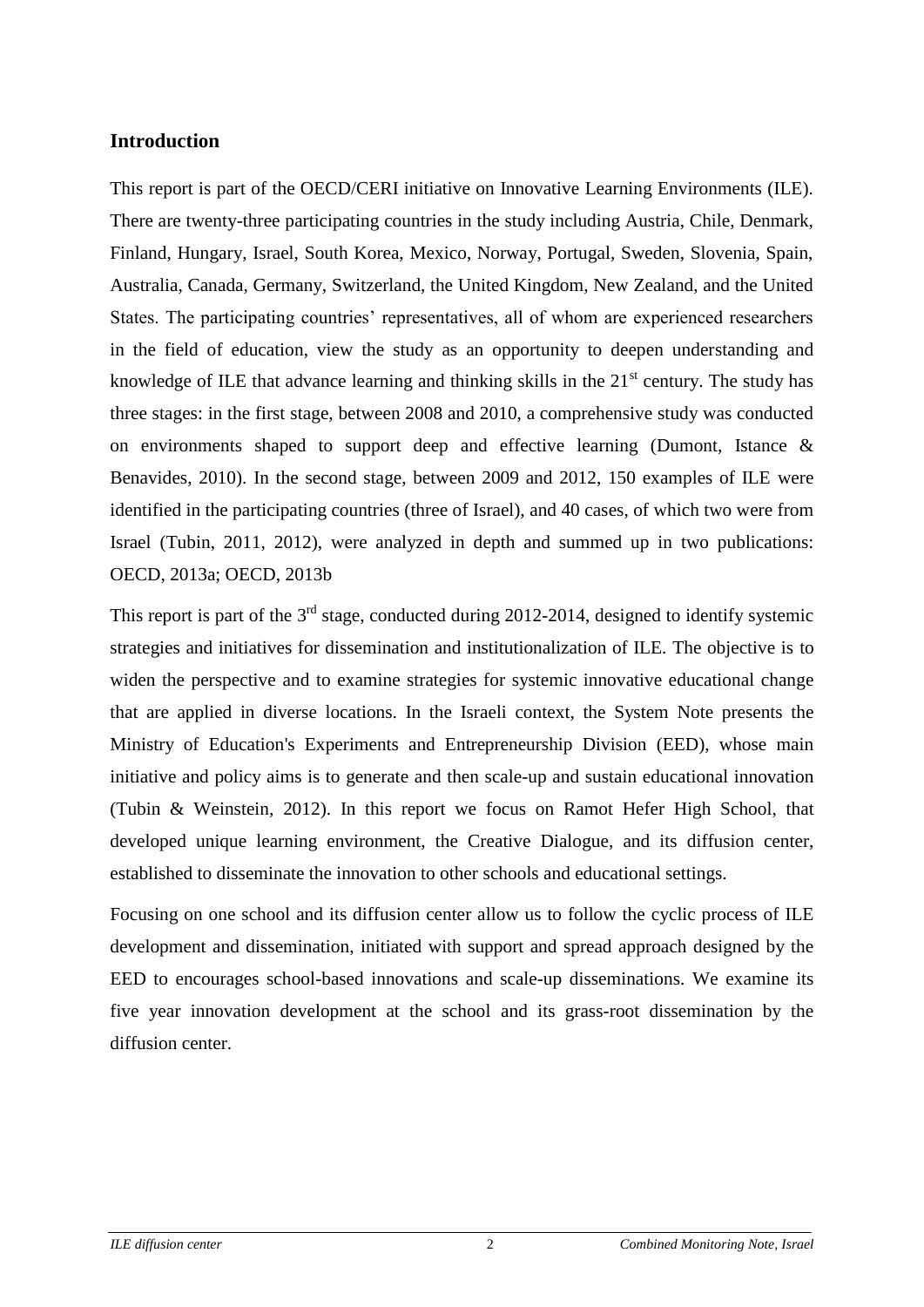#### **1. Overview of the Selected Innovative Learning Strategy**

**Background, aims & rationales -** The development, implementation and integration of ILE into school is a complex process requiring integration of internal and external resources. Based on this assumption, the Ministry of Education launched in 1996 the Experiments and Entrepreneurship Division (EED) to encourage and to support innovations that promote learning that emerged in the educational field. The current report focuses on Ramot Hefer High School which, with the EED's support, developed a successful ILE - the Creative Dialogue - and established diffusion center to assist interested schools to implement and adjust it.

Ramot Hefer is one of the first schools to have joined the EED program. It is a six-year regional high school, with over 900 students in 7-12 grades (12-18 years old) in 2014, from mid-high socio-economic background. The school was established in 1945 and since 1993 has been led by Ms. Bruria Sela as school principal. A decrease in student population along with dissatisfaction with traditional teaching methods, and motivation to adjust the school to the 21st century, led to the inception and the development of the "Creative Dialogue" ILE.

In 1998, Ramot Hefer started the five year journey of ILE development with the EED's support. At the beginning, the inspirational principal and a handful of dedicated and passionate teachers spent a lot of time brainstorming meetings to eventually come up with the concept of the creative dialogue. The Creative Dialogue is based on the constructivist principles and project-based-learning methods aim at meet students' interest and provoke creative thinking as the students together acquire and apply new knowledge to produce projects that matter. The goal is to provide students with 21st century skills, such as inquiry, critical thinking, teamwork, knowledge presentation, standing in front of various audiences, and the ability to reflect, evaluate and provide (and receive) feedback. The creative dialogue prepares students to cope with complex content and subject matter, analyze it and present their knowledge at the "participation stage" to parents, teachers and colleagues (Sela, 2007).

For example, for the subject of Art, part of the matriculation examination is to learn to observe art (painting, sculpture, etc.) from different aspects (internal and external reality, the artists and society, tradition and innovation). Instead of frontal teaching about well-known artists, the teachers compose groups of 2-3 students that during three months executed the three phased creative dialogue: first, they choose an Israeli artist and learn their work of art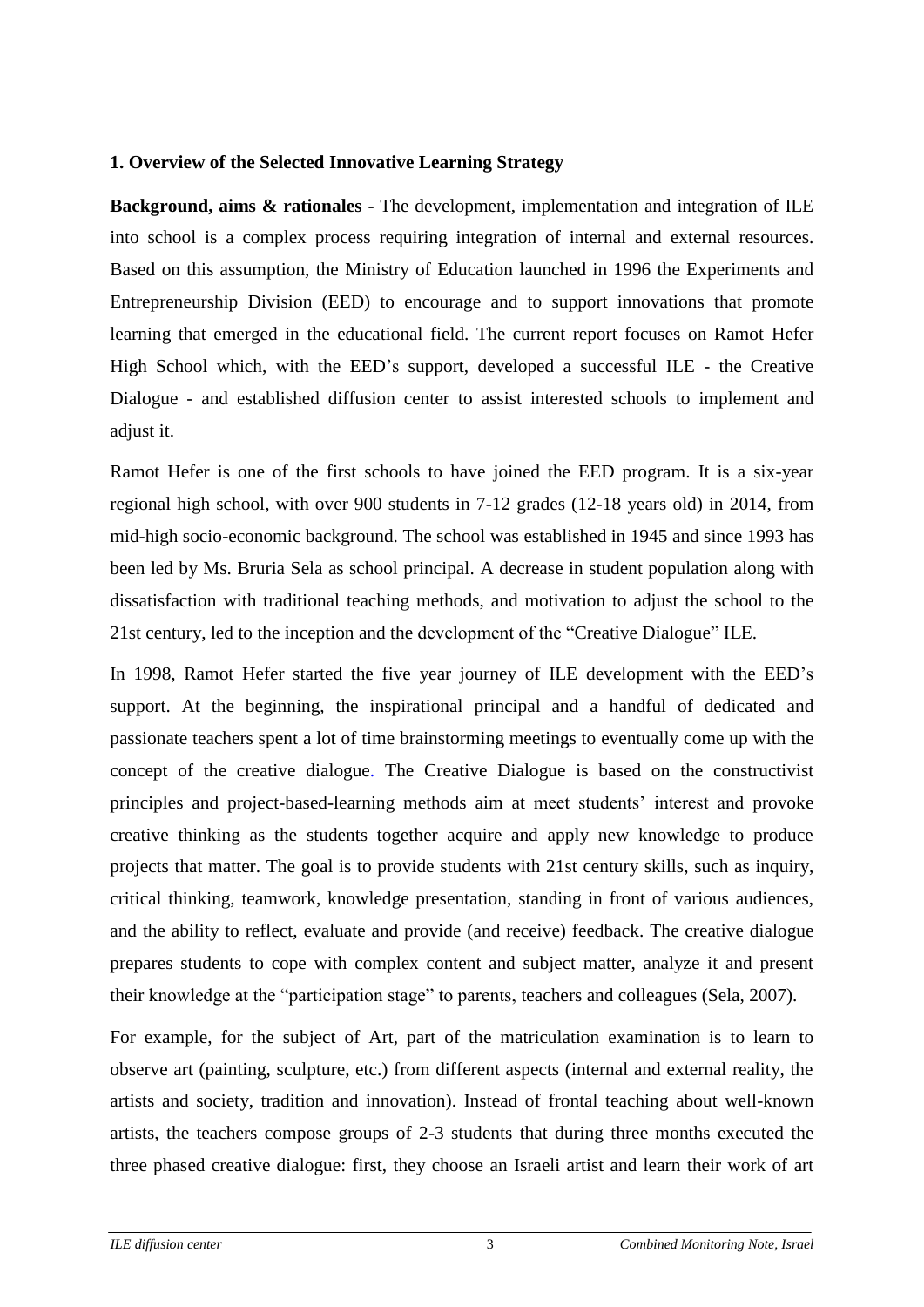through various resources of information (including a personal meeting with the artist). Then, they created personal and group projects that reflected their knowledge and insights, and finally they presented these products on the "participation stage".

Since its inception 15 years ago, the ILE expanded from a single team and subject matter, to encompass 14 subjects and about 80 teachers (out of 100). The initiating teacher team has become tutors to their colleagues assisting to assimilate the creative dialogue in the school. The ILE evolved into a systemic school ecology, and is now one of the school's most successful features. Several factors are combined to support the emergence and to sustain the creative dialogue:

*The school principal* – Very early on in her tenure, the principal began to look for new ways of teaching and learning. With her charismatic style she enlisted a core of teachers who felt that traditional methods were not enough, and were willing to meet weekly on their own time to think it over. The principal not only allowed for new ideas to emerge, but also backed them up by providing resources; such as obtaining the necessary approval from the MOE inspectors, empowering the staff to learn from their actions and mistakes, and meeting the EED requirements to keep its ongoing support and resources.

*The staff* – The creative dialogue required teachers to broaden their teaching skills repertoire. Teachers added tutoring and guidance abilities to accompany their students in the inquiry and constructivist learning. The core of 5-8 senior teachers spread these skills among the entire staff, so that today they have reached about 80% of the teachers – now all trained and committed to the innovation.

*The diffusion center* – About 10 teachers joined the diffusion center to disseminate the new ideas out to other interested schools. A diffusion center is a concept created by the EED to enable experimental schools to disseminate their innovative models to other schools in Israel. The existence of the diffusion center in-house allows the principal to empower the most dedicated and talented teachers and to enrich their role to become the internal and external innovation ambassadors. Furthermore, this team of teachers also brings back ideas from their encounters with other schools and educators, enriching the creative dialogue.

**The target populations** - The creative dialogue is designated to promote the learning of all students. According to the creative dialogue method, schools that want their students to practice meaningful learning have to replace some of the frontal and traditional teaching methods with the creative dialogue. The first step is to be granted the permission of the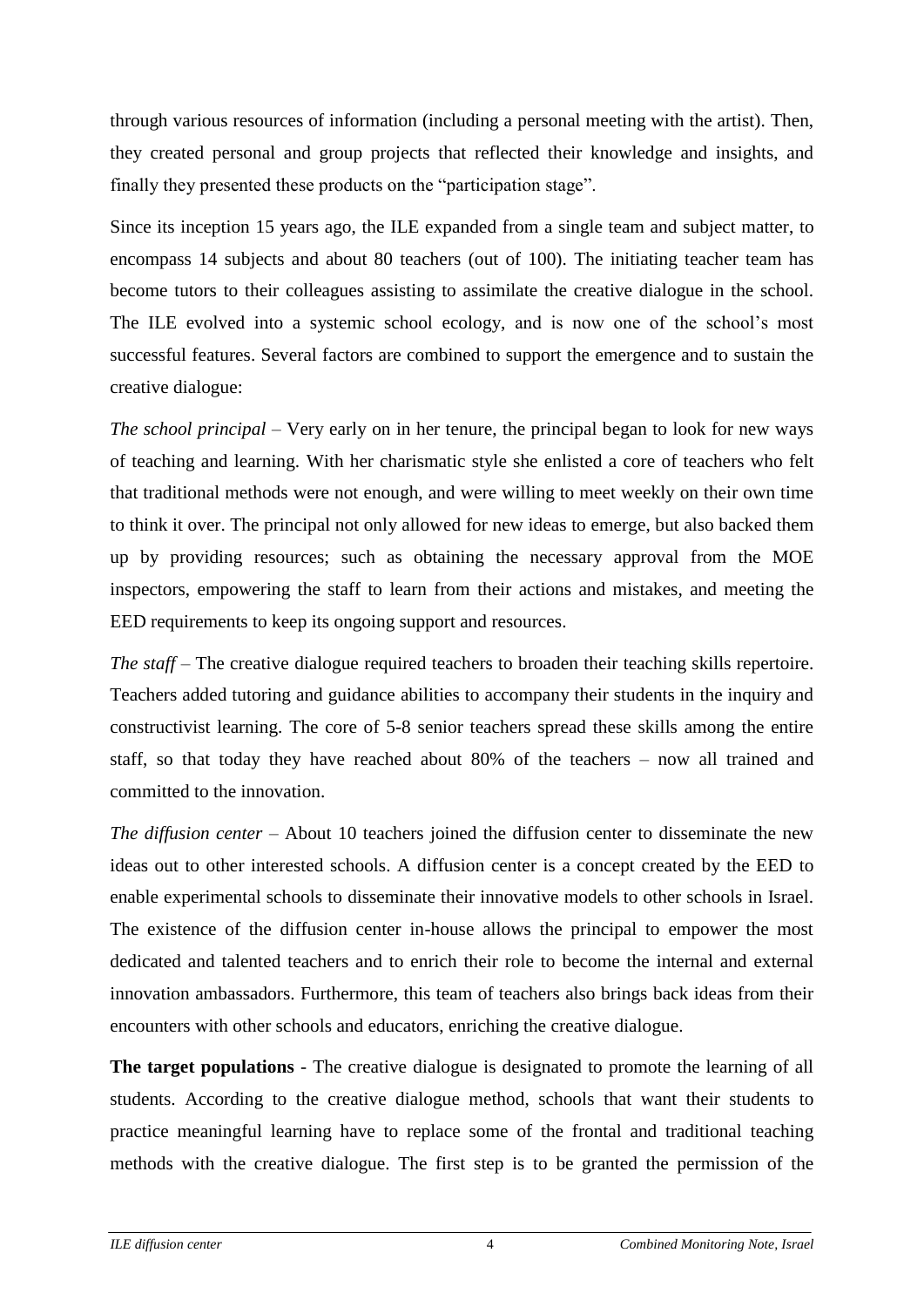subject matter inspector of the Ministry of Education<sup>1</sup>. Once approved, the departmental teams prepare the topics for creative dialogue, recommend sources of knowledge, plan the timetable and select the assignments required for constructivist learning. Each creative dialogue session lasts three months for several hours a week, (for example, five hours instead of two in the regular teaching). The students work in groups of three to define research questions within the general subject, collect data, process and analyze it and write an academic essay. Finally, they present their outcomes in the "participation stage" in front of their parents, colleagues and teachers.

At the "participation stage" the students use diverse products to reflect the acquired knowledge, by play, dance, presentation, musical part, radio show, sculpture and painting. Presenting the products at the "participation stage" requires mastery of the knowledge, an ability to express oneself and knowing how to stand in front of an audience. In the case of matriculation examinations<sup>2</sup>, students are required to defend their essay and products to their teachers and to the external examiner of the Ministry of Education. The whole process is monitored by a teacher who serves as a tutor, directing the students and providing them with critical review, and feedback for constant improvement.

**Institutions involved –** As in any other school in Israel, Ramot Hefer has three key involved institutions: the Ministry of Education (MOE), the municipality and the parents. There are two main partners in the ministry of education – the subject matter inspector and the EED. The subject matter inspector has to approve the creative dialogue, monitor the curriculum and evaluate the students' products and learning. The inspectors' approvals are crucial for recognition of the creative dialogue as part of the matriculation examinations. The school principal therefore invests a lot of efforts in achieving them. The second partner in the ministry of education is the EED that supported the five years of creative dialogue development, and continue to support the establishment of the diffusion center, providing ongoing assistance in marketing and advertising the ILE, as well as resolving various political matters at the MOE.

The municipality provides the school with some extra resources, and the parents cooperate in transporting their children to the ILE meetings and participation in the participative stage. An

<sup>&</sup>lt;u>.</u>  $1$  In Israel each subject matter supervised by chief inspector that is in charge of the national curriculum and the content need to be learned.

<sup>&</sup>lt;sup>2</sup> The matriculation examinations are available to all students at the  $10^{th}$ -12<sup>th</sup> grade, and constitute a major entry ticket to many jobs and to the higher education institutions. All students in Ramot Hefer carry out at least three matriculation examinations (out of about 10) with the creative dialogue.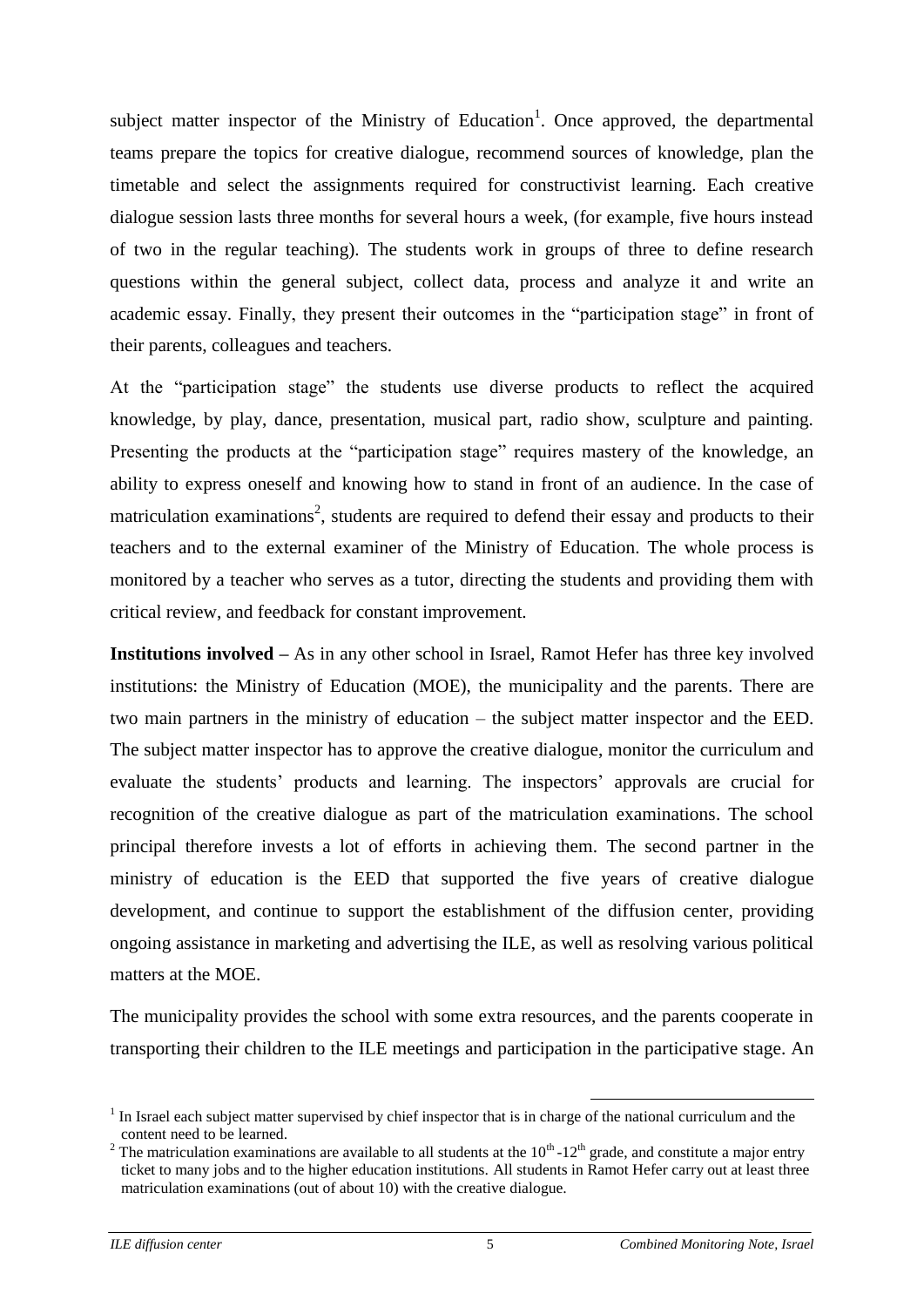additional group of partners are experts who volunteer to help the students in inquiry into the variety of subjects of the ILE.

**Accountability and broader policies** – Experimental schools in Israel are expected to provide students with learning environments that support and develop academic achievements as well as social values within a pedagogically innovative and nurturing school culture. Ramot Hefer's ILE has met such expectations in several ways. First, it followed the EED policy to develop and disseminate educational innovation. Second, as a regional school without a nearby and homogeneous community, it enjoyed a degree of freedom needed for educational innovation initiatives. And finally, it managed to integrate the joy of learning with the duty of high-stakes examinations, thus responding to the Israeli criteria of a successful school – high achievements, a positive school environment and a good reputation (Tubin, 2011).

### **2. The Creative dialogue Theory of Change**

The creative dialogue environment developed as a consequence of dissatisfaction with the traditional teaching methods. During the years and with the EED facilitation, the school developed its theory of and mechanisms for change to explain how the desired results would be achieved. The diffusion center also developed its theory of change to explain what a school adopting the ILE should do. All together we found three theories of change according to the three factors involved: the EED, the school, and the diffusion center. These theories are presented in the following part, along with the implementation mechanisms, the rational for significant and robust change in scale.

**Support and spread model -** According to the EED's theory of change, change begins in schools, operating within an agreed upon framework for development of innovation design, and is then implemented and spread to additional schools. This model of change is based on three assumptions. First, there are many initiatives all over the educational system that need backing and a shield, which the ministry of education should provide in order to ensure widespread policy. Second, for an educational initiative to become an ILE, it needs five years of support to provide schools with time, structure and training in order to experiment and elaborate the educational initiative. Third, after five years, in schools with successful ILEs, there is a need to establish a diffusion center whose responsibility is to share the know-how with other interested schools.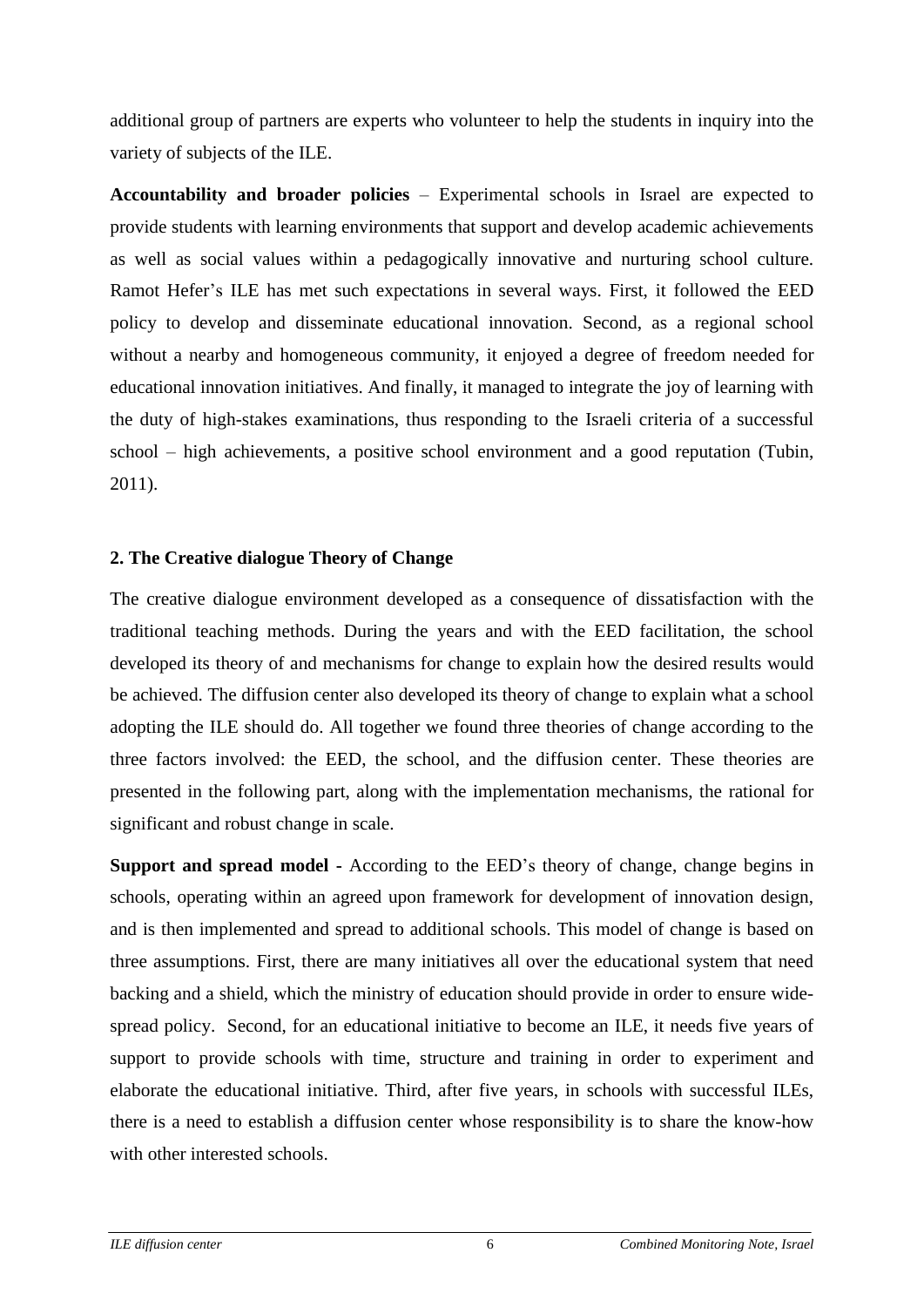This model is realized through three mechanisms: 1) Call for experimental schools - Once a year the EED initiates a call for schools interested in developing innovations. The EED also provides courses on educational innovation for interested schools. The EED applies a screening mechanism through which, on average, about 50% of the schools are accepted. 2) Five years of support – The EED provides the selected schools with resources (mainly extra teaching hours), guidance and training, for developing the initiative and implementing it school-wide. It also provides the brand of "experimental school" to shield the schools from some of the external constraints, such as test requirements. 3) When the ILE is fully developed, the EED further supports the establishment of diffusion centers in successful schools.

The model and mechanisms bring about a significant change in several ways. First, since the innovation starts at school, it reflects authentic needs and the desire/motivation for change. Second, the EED responds to school needs to gradually develop the ILE from a small and limited initiative into a significant school-wide systemic process applied by most of the teachers. Finally, when the ILE has proven to bring significant change, it encourages other schools to imitate and learn.

The EED was launched in 1996, and has already encouraged hundreds of innovations, nurtured over 300 experimental schools, and today supports 37 diffusion centers. In addition, the brand 'experimental school' has become highly prestigious and has thus encouraged many principals to submit their proposal for the EED calls. This way, the EED maintains the wind of innovation in the educational system and inspires schools to constantly innovate.

**The bonfire model -** According to **Ramot Hefer**'s theory of change, ILE development is a high energy process that, like a bonfire, needs to be ignited, gathered around and maintained. This model is based on the following assumptions. First, much energy is required for lighting the bonfire of innovation, and such energy is available among motivated teachers 'with spark in their eyes', which need to be enlisted first. Second, like a bonfire, ILE maintenance requires constant monitoring so it will warm other teachers, seniors and novices alike. Finally, the collection of new wood, to both increase resources and remove obstacles, is occasionally needed for keeping the innovation ablaze. Several mechanisms were put in place to achieve this model: a leadership team, professional development, a class schedule, and instructors' collaboration.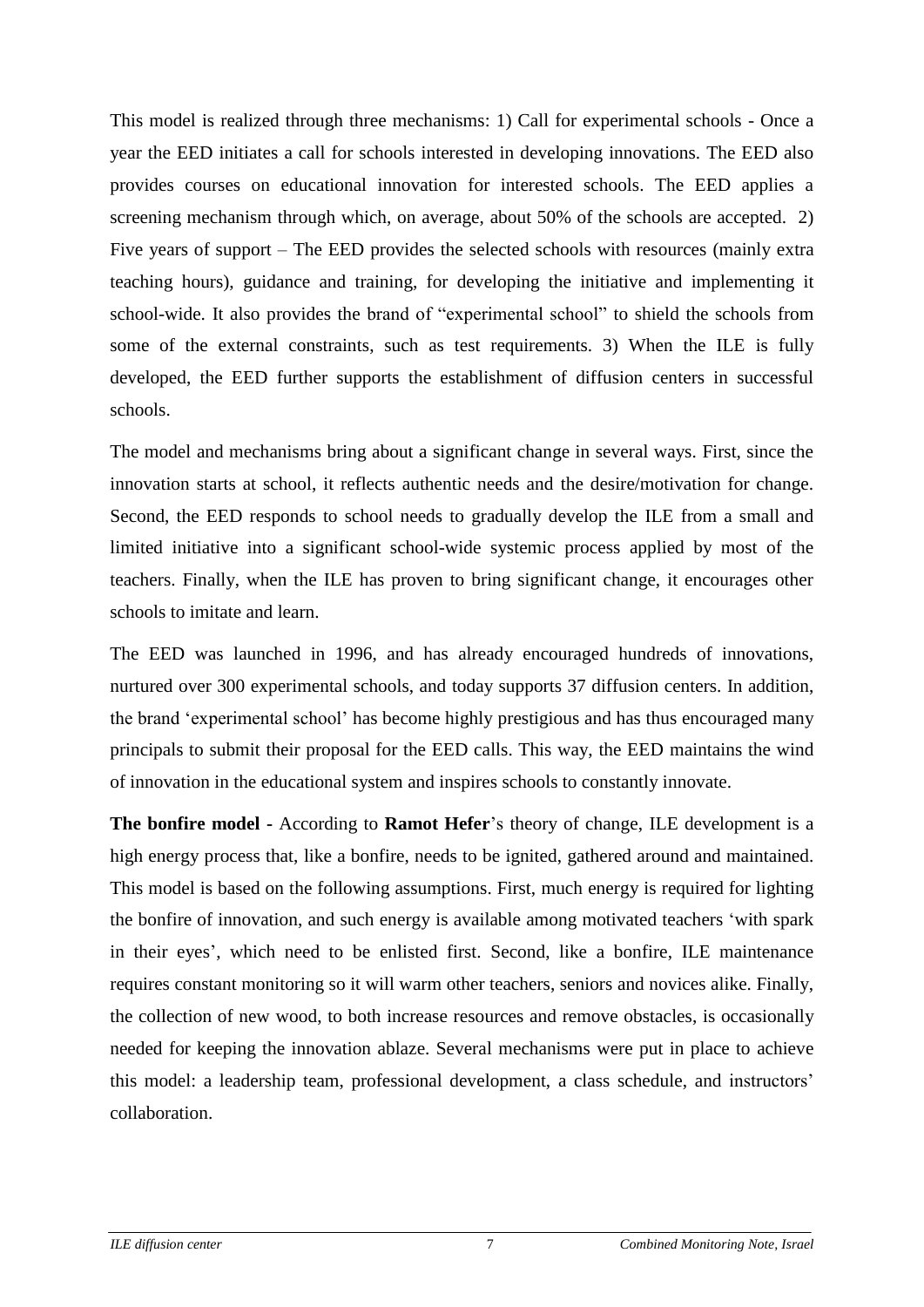*The leadership team* – The ILE leadership team is composed of key functionaries in the school, like the principal, deputy, department heads and pedagogical coordinator. All of them gathered 15 years ago as young teachers around the principal to spark the innovation. Over the years, their actions as the ILE developers promoted their careers to such central positions and further academic studies.

*Professional development* - The school developed a set of courses and workshops for the departments' teams and novice teachers for spreading the new acquired knowledge, planning the creative dialogues and reflecting on the innovative process. The professional development activities as data-based decisions and peer observations advanced the teachers to evolve into professional learning communities. For example, some of the teachers developed method of working with Google Docs for constantly monitoring students work, and spread it among them.

*The class schedule* - The mechanism used to organize all teachers, students and content is the class schedule, which manages the activity of creative dialogue in different grades and subject matter. The class schedule is produced by the pedagogical coordinator, who is a member of the leadership team and highly proficient with the ILE and its implications. She plans the class schedule according to changing requirements, such as changing the time period from 45 to 60 minutes and back, as the 45 minutes was found to be the optimal amount of time.

*Inspectors' collaboration* – In each subject matter, executing the creative dialogue requires the MOE inspector's approval for the content, level of knowledge, and methods of evaluation. The principal collaborates with the inspectors in order to confirm and to reassure their approvals, as well as to broaden their agreement to new subject matter.

The ILE changed the school in several significant ways. First, since their first year at school, students practice at least one or two creative dialogue sessions a year. Thus, when they arrive at the  $10<sup>th</sup>$  grade, they are already proficient with the method, and can successfully cope with three and possibly more matriculation examinations using the creative dialogue. Second, teaching in the ILE broadened teachers' repertoire, in ways that better adjust their teaching methods to student needs. Third, peer observations and the learning communities provide teachers with ongoing professional development for implementing the innovative methods.

As to the ILE sustainability, the school principal and staff explained that teaching in the creative dialogue method enhances learning interest, as well as evokes effective and meaningful insights and responses among students. One teacher, when speaking of her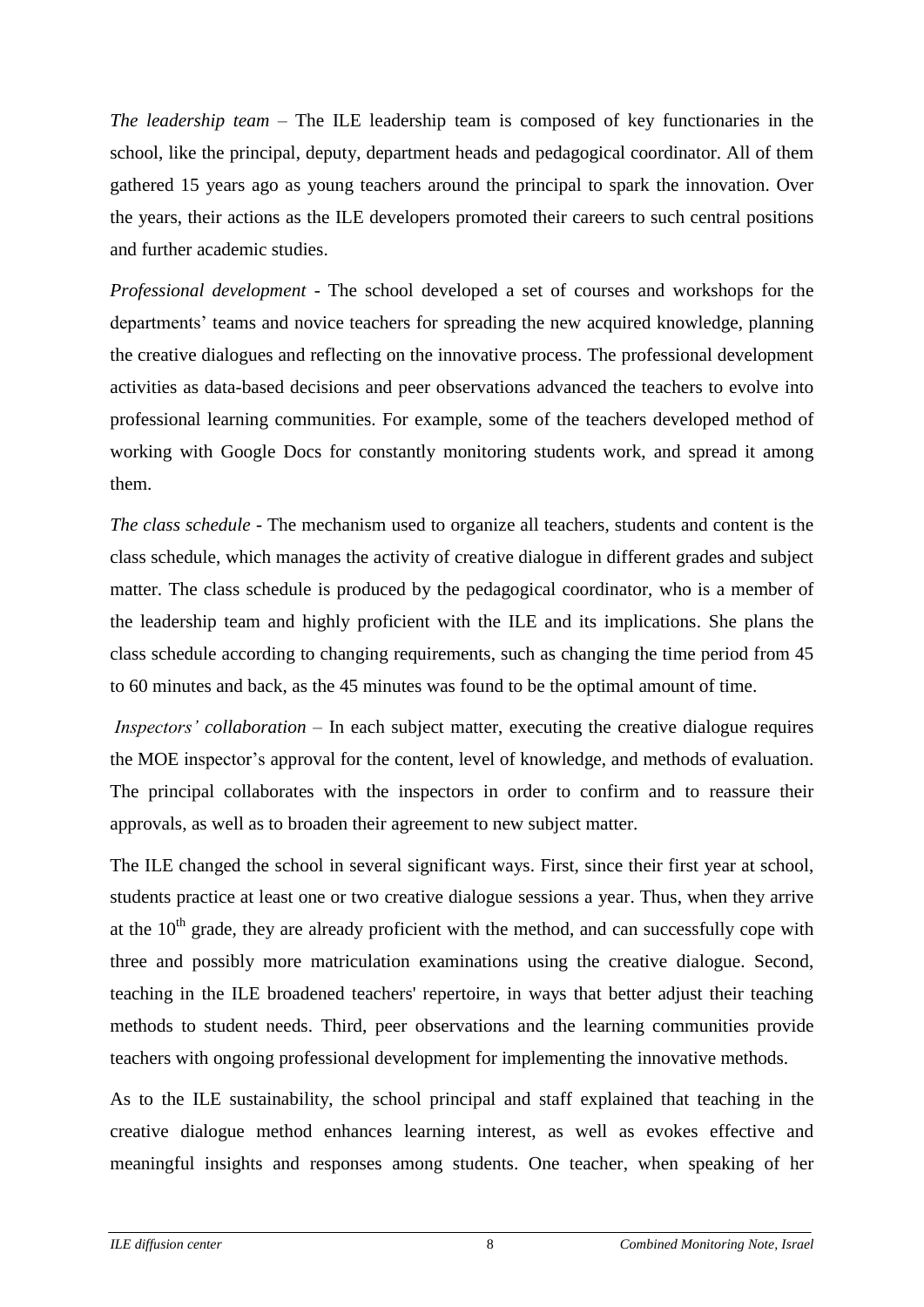commitment to the ILE, noted that if she had to return to traditional teaching methods she would leave the school. Other teachers pointed that should several teachers revert to the traditional teaching approaches, the rest of the teachers would stay with the ILE because it is more meaningful and effective.

These views, along with clear norms, structured routines and systematic socialization of novice teachers, imply that the ILE is highly incorporated into the school's ecology and has a good prospect for long term stainability. These assumptions are also based on evidence of improved scholastic achievements (appendix 1 for example), high level of students' skills of self-learning, self-expression and teamwork, professional teachers, a positive school climate and high reputation (Saporta, 2006). An additional contributing factor to ILE sustainability is the diffusion center, which proliferates the school's value.

**Learning and adjusting model** - According to the diffusion center's theory of change, introducing a new school to the creative dialogue is a complex process, with several phases, that requires constant communication between the center and the applying school. The first phase is exposing the ILE to the interested school, followed by training and practice that end with adjusting the ILE to the receiving school context. The implementation model is based on three assumptions: first, there is a need to attract a school to this ILE, because schools have many alternatives to choose from. Second, acquaintance with the creative dialogue motivates teachers, especially when meeting the students and their enthusiasm. Third, each school has a unique context, thus care in guidance is needed to adjust the ILE to new schools. The diffusion center has established several mechanisms for implementing this approach.

*Exposure days* – The diffusion center is managed by two part time teachers who also serve as department heads and members of the leading team, with one serving as the center's formal head. She is assisted by about ten senior teachers that developed the ILE, and 40 student volunteers. The center runs about ten exposure days a year for schools, colleges, and various visitors. Each exposure day begins with a presentation of the ILE rational, followed by students' demonstration and free chat. As pointed out by the center head: "The students serve as the 'dialogue ambassadors'... two days before a visit I WhatsApp them and they come".

*Motivated teachers first* – It is rare that all teachers interested in ILE have the same level of passion for the project. Yet, one small dedicated group of passionate and motivated teachers is quite enough. They will take the risk to experiment and practice, and if successful, they will diffuse the acquired methods and best practices to their colleagues.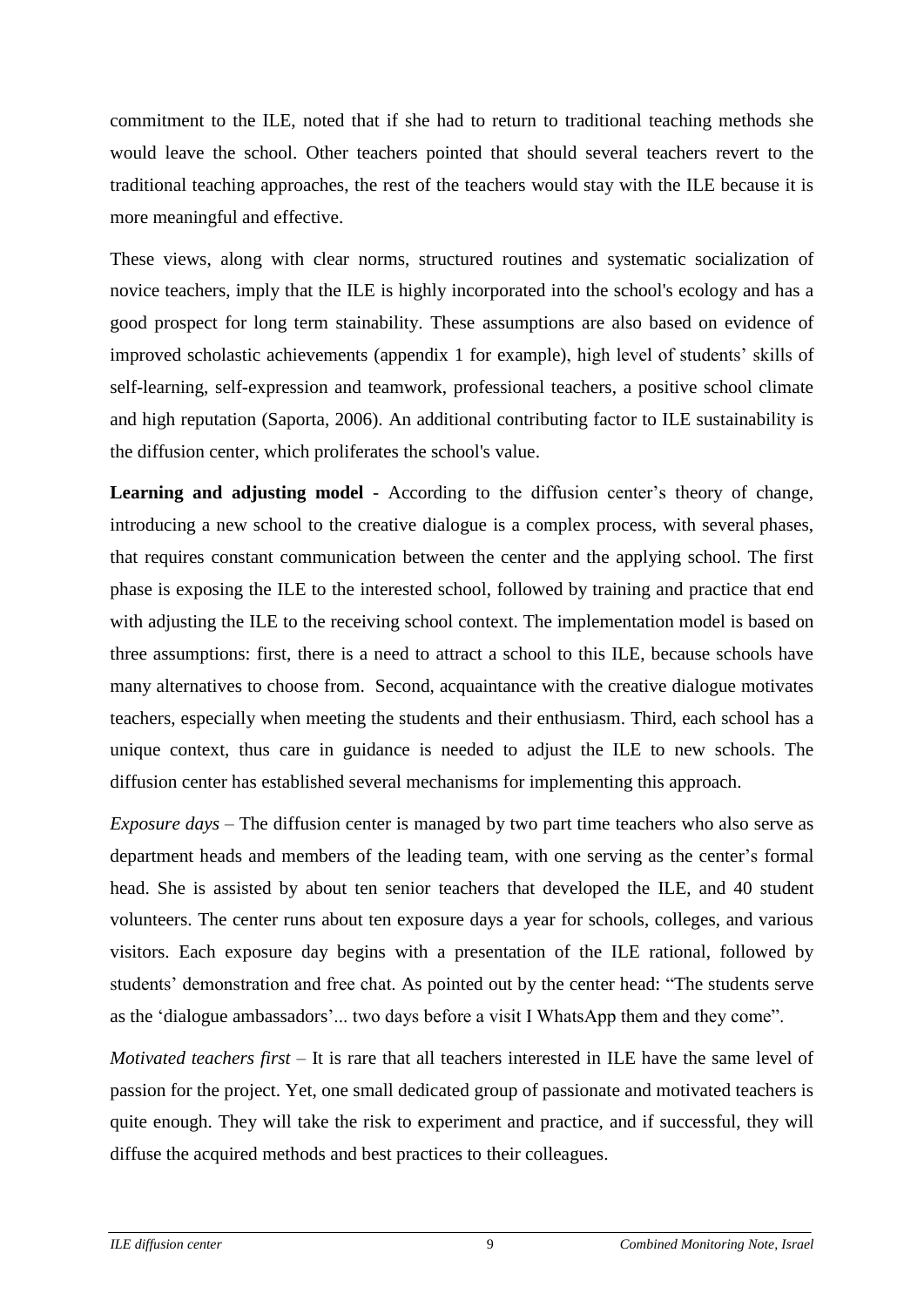*Professional learning communities* – The diffusion center staff commence with the interested school and guide the innovative teachers. Together they learn and practice how to coach students' teamwork, how to guide students' inquiry and writing, to evaluate and provide feedback, and to prepare students for the participation stage. Every year, the diffusion center selects about three schools to work with for a 1-2 year period.

*Learning while practicing* – Once in a new school, the diffusion center's teachers use on-thejob training allowing the new teachers to practice the creative dialogue. In this way, small successes of the first trials provide fuel for further implementation.

"It is very important for the diffusion center to disseminate the ILE knowledge we have developed," explained the pedagogical coordinator, "otherwise it will be lost... tomorrow the principal will leave, I'll leave, the center head will leave and it will be a pity… if we build something good, why not share it with everybody?" The well-structured diffusion method and the commitment to do so, along the EED's requirements for sustainability and scalability, led the center's staff to adjust tailor-made training for every new school, with the adjustment process left for the learning school to follow and complete.

A study conducted on the diffusion center in 2006 (Saporta), found unique diffusion practices that weren't developed or efficient enough. Since then, the diffusion center has further developed its theory of change and set of practices, know-how and lessons-learnt, and the school published its "experiment book" (part of the EED's methodology) that describes the creative dialogue rational and environment (Sela, 2007). By now, over 100 educational organizations have come to exposure days, and more than 10 schools have adopted the creative dialogue.

## **3. The Unfolding Strategy in its Policy Context**

*The ILE robustness and responsiveness –* The EED policy of encouraging schools' educational innovation, Ramot Hefer creative dialogue ILE and the diffusion center have been working together for fifteen years while they constantly improved their effectiveness. At the last years, two salient reforms led by the Ministry of Education support the creative dialogue environment and its diffusion center function.

The first reform - "new horizon" launched in 2012 by the MOE and the two teacher unions (the elementary school teachers and secondary school teachers), targets to improve teachers'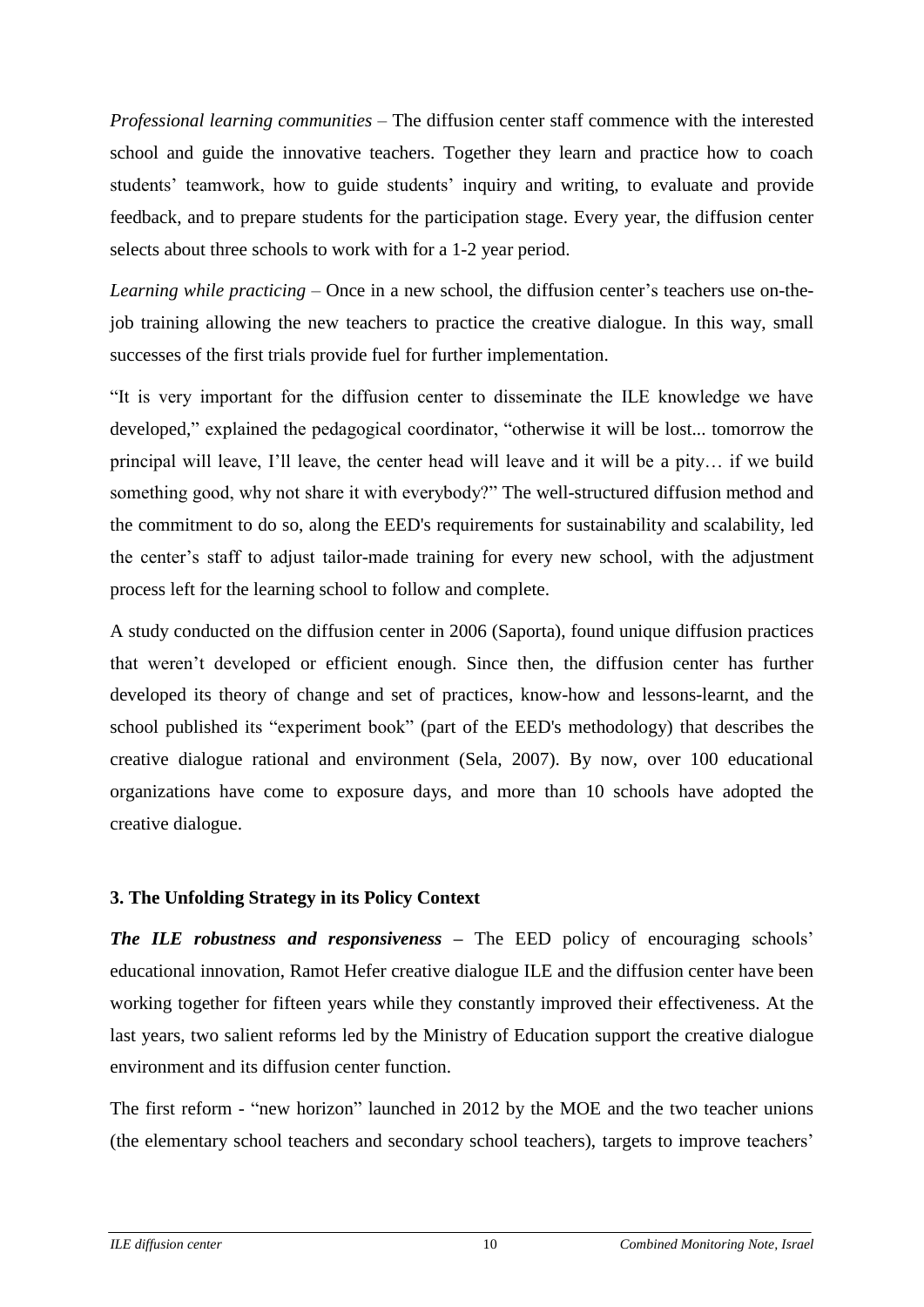work terms and salary increase as well as the workweek of 40 hours (instead of the former 30 hours a week). The reform is in its third year of implementation.

The second reform - the "meaningful learning", launched in 2014 by the Minister of Education, aims to promote  $21<sup>st</sup>$  thinking skills, such as creativity, self-learning, social

involvement, and rich learning experience. As an example, here is a short clip that was filmed at Ramot Hefer showing the creative dialogue ILE and which was uploaded to the MOE website and YouTube to demonstrates meaningful learning: <https://www.youtube.com/watch?v=GREdJcl0O6E#t=32>



The two reforms support the creative dialogue in two ways: First, the call for meaningful learning asks schools to exchange 30% of the curriculum formerly tested by rote matriculation examinations with new alternative methods. This call encouraged many schools to visit Ramot Hefer in search of approaches that promote meaningful learning. As a result, the number of schools supported by the diffusion center has escalated in the past two years from two-three schools a year, to about ten schools a year that show interest by participating at the "exposure days". In addition, the "new horizon" reform that added about ten weekly hours to teachers' job makes it much easier to use teaching hours for personal tutoring and group teamwork. Thus, teachers utilize the additional time in the school to support the implementation of the creative dialogue. It has also become easier to arrange the class schedule for the creative dialogue in subjects and grades.

Ramot Hefer's creative dialogue is not only well integrated into the new reforms, but it is ahead of them. With the two reforms, the school and its diffusion center are well situated to shortcut the learning curve of interested schools.

**The role of policy and policy-makers** – As noted above, the school depends on the MOE inspectors' approval for realizing the creative dialogue ILE, and achieving such an approval requires time and effort. It appears that the MOE inspectors tend to be conservative, when it comes to approving ILEs, in part due to their concern regarding the academic level of the innovation. While the reforms increase the likelihood of the inspectors' cooperation, until the unclear conditions for allocating 30% to meaningful learning will be standardized, and as long as the responsibility for inspecting each subject at each school is left completely to the inspectors, it is hard to see a major successful scalability.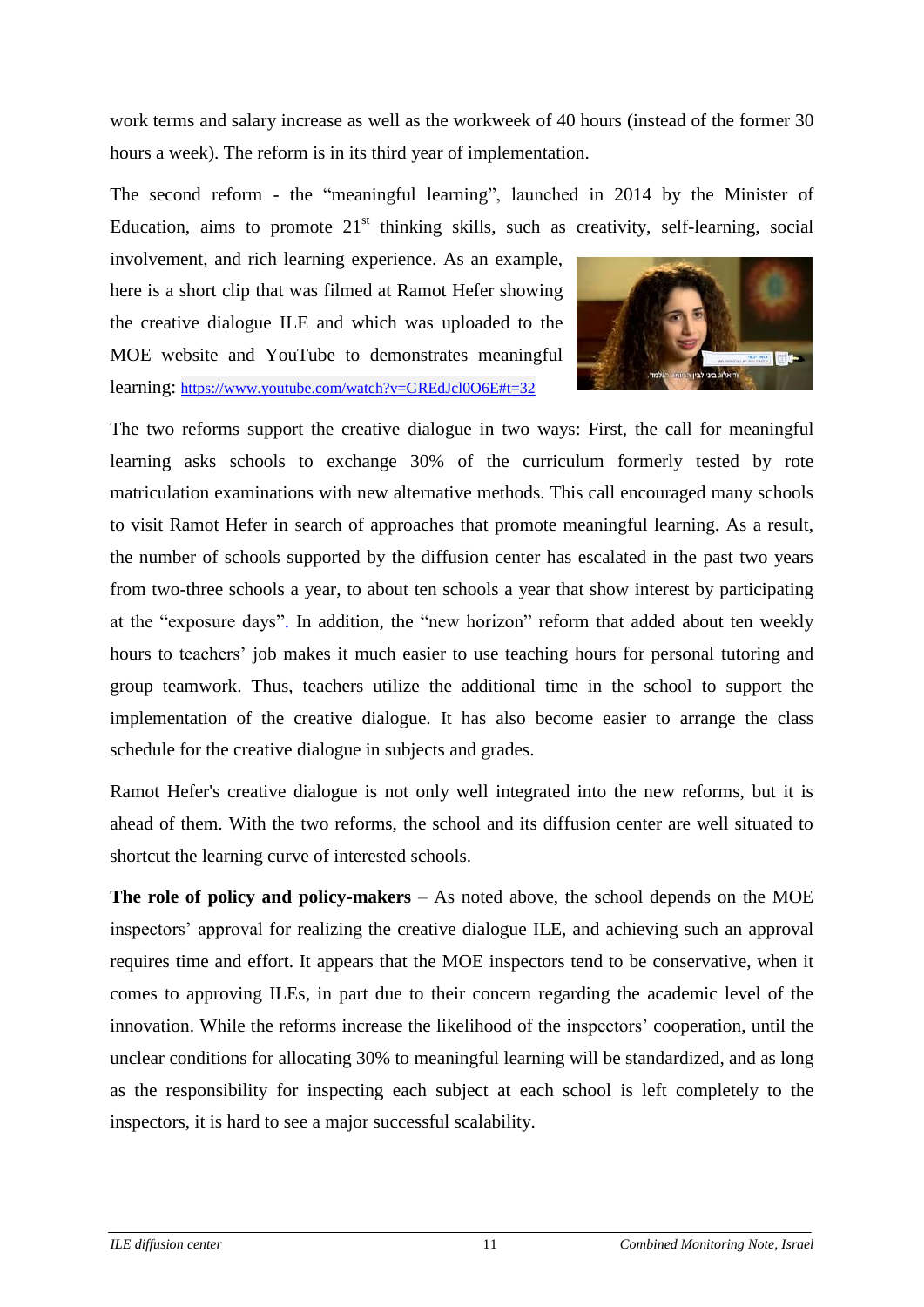The MOE also has an important role in promoting the diffusion center, by providing additional resources and by permitting teachers to train other schools as part of their work schedule. Currently, the center's activities rely on two part time teachers, who also serve as members of the school leadership team, who often use their personal extra time. It seems, therefore, that with the current resources and work terms, three schools a year is the utmost capacity of the diffusion center.

**Challenges and opportunities** - the two reforms provide a very good opportunity for upscaling the creative dialogue ILE. For successful scalability several conditions need to be set, most of which depend on policy makers: MOE, municipalities, teacher unions and teacher colleges. The diffusion center's staff needs to be provided with a work schedule that enables them to both teach and train schools. Additional teaching hours can also alleviate the center's ability to recruit more teacher-trainers. Developing a network of subsidiary diffusion centers for example, can also help not only in disseminating the creative dialogue to additional schools, but also to enhance the ILE's robustness. Another possible direction is for Ramot Hefer to cooperate with teacher colleges to provide prospective teachers with practicum and observation as part of their training at Ramot Hefer and similar schools.

## **4. Evidence of Impact**

There is evidence for impact of the creative dialogue at the school, and for influence of the diffusion center on other schools.

**Change of learning environments** – "The creative dialogue", noted one of the leading teachers, "is not about additional resources, it is about different usage of existing resources". The different use of resources has led to changes in diverse aspects:

*Students' role* – The creative dialogue transforms learning to the responsibility of the students, thus turning them from passive and obeying learners to active and engaged participants responsible for their process of knowledge acquisition.

*Teacher role* – The teachers broadened their teaching methods repertoire, and became proficient in traditional as well as the new methods alike. This makes teaching more enjoyable and increases professional capabilities.

*Induction process* – The school changed its ways of accepting and socializing novice teachers: each new teacher receives a senior and ILE experienced teacher as a personal coach to guide their work experience at the school and particularly with the creative dialogue.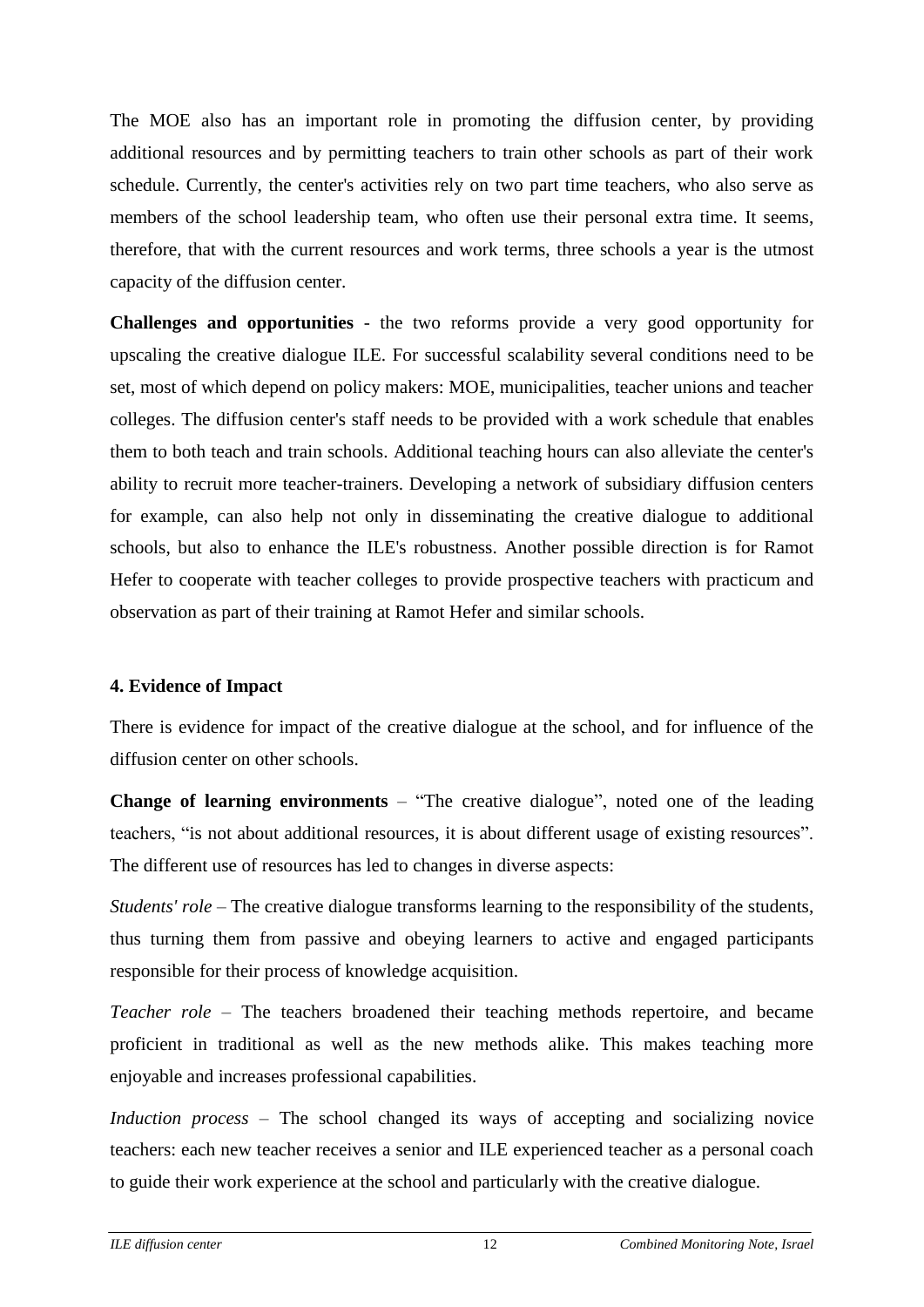*Professional development* – The changed and expanded role of the teacher to include guidance and tutoring abilities is the creative dialogue's most important resource. To achieve that the school invests in many in-house hours of professional training, mainly by teamwork, so that at each department all the teachers are engaged in planning, operating and in evaluating the creative dialogue.

*The diffusion center* – The center has a unique contribution to teachers' professional development by offering them an additional career path. The creative dialogue's best teachers join the diffusion center and help to tutor interested schools. The questions and inquiries of the learning schools require the diffusion center staff to further develop the creative dialogue pedagogy, its guidance and its diffusion methods.

**Reach**: Over the last 15 years, the creative dialogue has developed in several directions:

*The innovation scope* – While the number of subjects taught using the ILE expanded from 1 to 14, and the number of teachers participating has grown from 5 to 80 and that of expert teachers from 3 to 10, the staff found that it is optimal for students to be engaged in only 1 or 2 subjects a year, instead of several dialogues.

*The evaluation methods* – The teachers introduced new ICT tools, such as Google Docs, that enable them to constantly follow-up on students' work, to keep the students tuned and assist them to improve their project and to meet the schedule.

*The diffusion center* - Since setting up the center, it has hosted more than 100 visitor groups and has been involved in introducing the innovation to about 20 schools, including three elementary schools and three high schools. In addition, there are three municipalities that try to diffuse the creative dialogue to all of their schools. The innovation has not only been dispersed and changed the learning environment, but it has also improved the learning outcomes:

**Change in learning outcomes**: along with the change in the teachers' role and with students becoming active learners, the creative dialogue has changed their learning experience. For example, in the "participation stage" of the subject of Art, conducted in 2014, five pairs of  $12<sup>th</sup>$  grade students presented their products and insights from meetings with an Israeli artist, to their parents and visitors. After summarizing their academic work, they described the artist's products, compared it with other Israeli and international artists, and reflected on their creative dialogue learning, with the following quotes: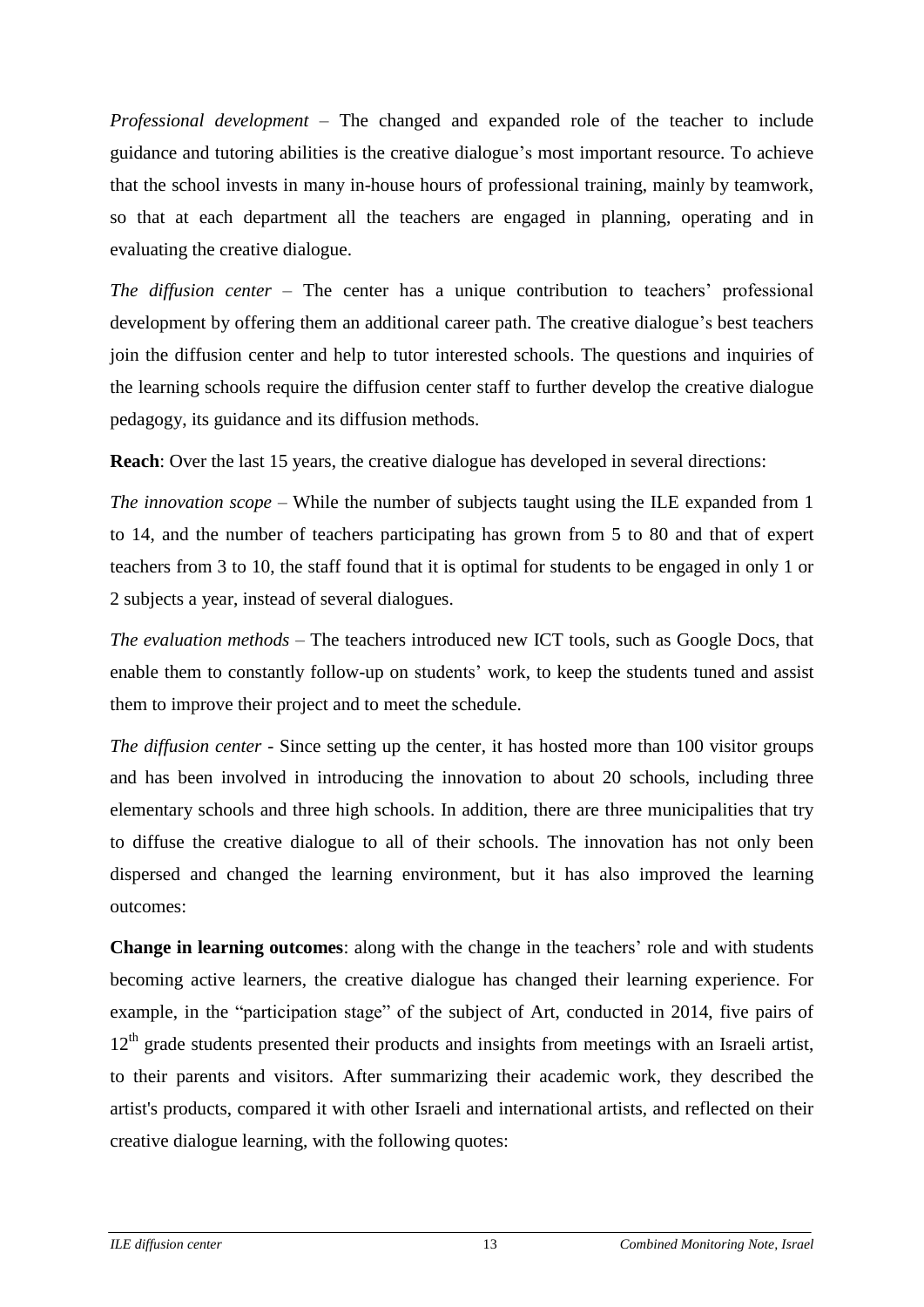- This way [meeting the Israeli artist in person and studying their work] I have met artists that otherwise I would never have heard of, while well-known artists such as Pablo Picasso and Claude Monet I would have learned about anyway.
- I like it [the presentation] that I have my own voice and not only repeat others.
- I was glad to meet the artist in person and get answers that you can't find on the Internet.
- The dialogue means also to cope with my stage fright, something that never happens in exam.
- I wouldn't lie, to the matriculation examination I study two hours before, and this much it takes me to forget it. The dialogue stays with me for years, I still have with me the  $7<sup>th</sup>$ grade products.





*Academic essays The product –collage of eyes* 

Although the innovation does not directly target student achievement, the latter was still improved (Appendix 1). In addition, a 2006 research of the ILE (Suporta) found an increase in students' abilities for self-learning, teamwork, presentation and self-expression; many of the teachers improved their professional knowledge; parents and students were very satisfied, and the school gained a very good reputation as an innovative school.

Students' teamwork also contributed to a decrease in the level of violence in the school. The students were placed in groups of 2-4, determined by the teacher, and found themselves acquainted with each other, even with those "that I would never talk to if we shouldn't have to do a dialogue together, and then I discovered the whole world", as one of the students explained.

In 2013 the school principal and the school earned the Rothschild Foundation National Education Award for "breakthrough educational leadership, innovative and unique, that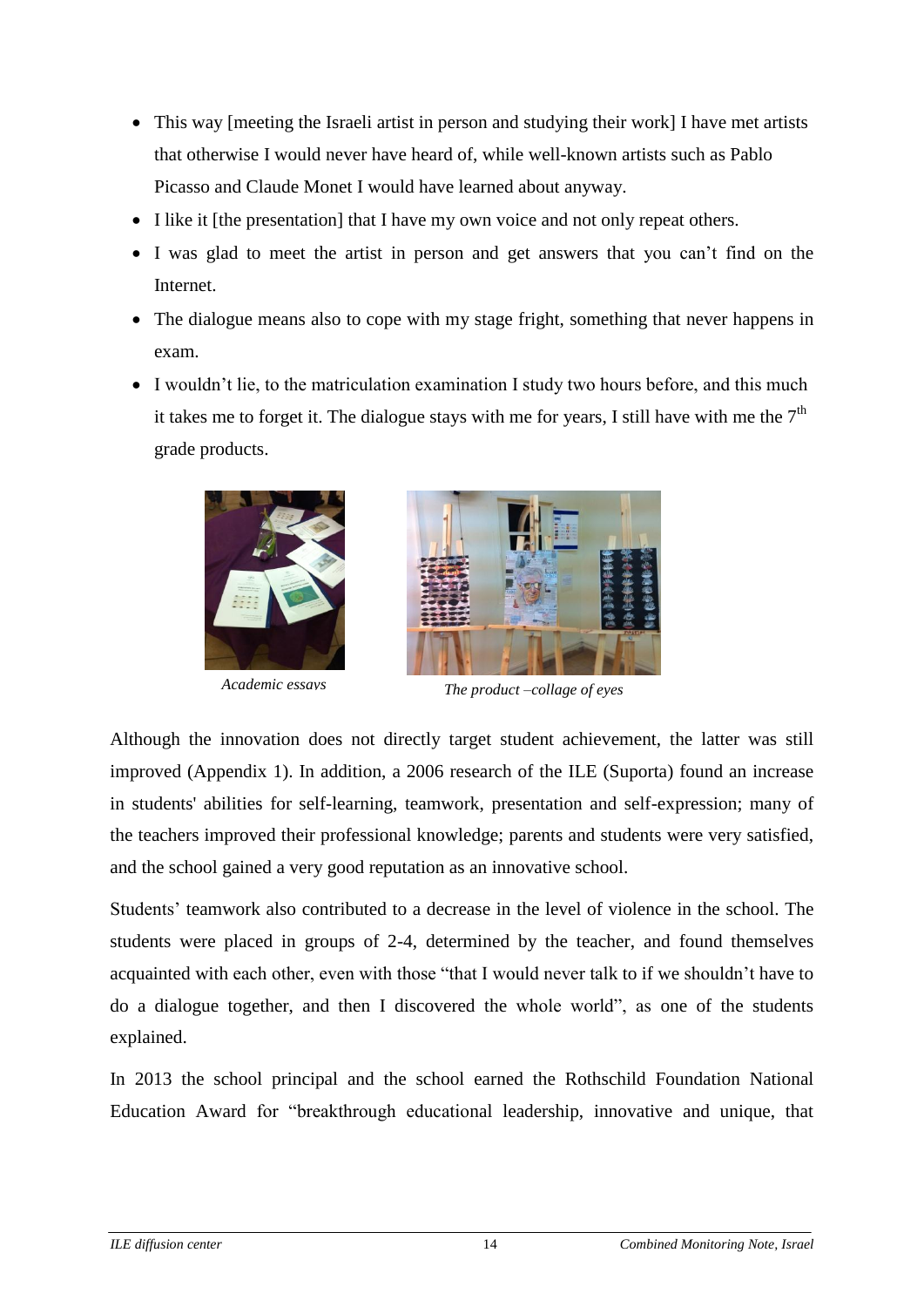combined students, teachers and parents for educational and valuable performance<sup>3</sup>". This prize also presents parent satisfaction with the innovation, teachers' proficiency, and the school's flexibility with multiple teaching methods, and for resilience with external expectations.

**Evaluation and summary** – The creative dialogue ILE underwent several evaluations, all used for learning and improvement. First, in its  $5<sup>th</sup>$  year as an experimental school it underwent a rigorous evaluation, which resulted in its experimental book (Sela, 2007). Second, a study on the diffusion center found that much know-how has been gathered, and that there is a partial diffusion process (Saporta, 2006). Later on, these know-how practices, as for example, how to organize the class schedule for the creative dialogues, how to track students' teamwork, how to evoke effective feedback, and how to prepare students to the participative stage, were written by the diffusion center staff and serve as a point of departure in their guidance to interesting schools. In addition, a study of learning from success found that the processes of inquiry, implementation and diffusion lead to constant improvement of the creative dialogue environment (Alenbugen-frankovitz, Rosu & Rozenfeld, 2011).

Ramot Hefer high school was chosen, as already mentioned, by the MOE as a model for innovative and meaningful learning. When trying to integrate or use this ILE in its full potential, some challenges should be considered:

*School factors* - A school attempting to assimilate the ILE should make sure the following components are in place: a school principal that has a strong leadership team sharing the same vision, a leading team who manages to attract other teachers to come join; and institutionalization of organizational routines to support the innovation, such as a class schedule and in-house professional development training.

*Diffusion center* - As mentioned, the diffusion center is about to reach its capacity, because it depends on professional ILE experienced teachers who can effectively implement it in interested schools. "It is not a theoretical issue" explained the center's head, "the coaches need to have firsthand knowledge of the advantages and disadvantages of the creative dialogue for responding to concerns of new teachers". The support and resources of the EED were found to be valuable, and more of them can be even better.

1

<sup>&</sup>lt;sup>[3](http://www.mynet.co.il/articles/0,7340,L-4354320,00.html)</sup> <http://www.mynet.co.il/articles/0,7340,L-4354320,00.html>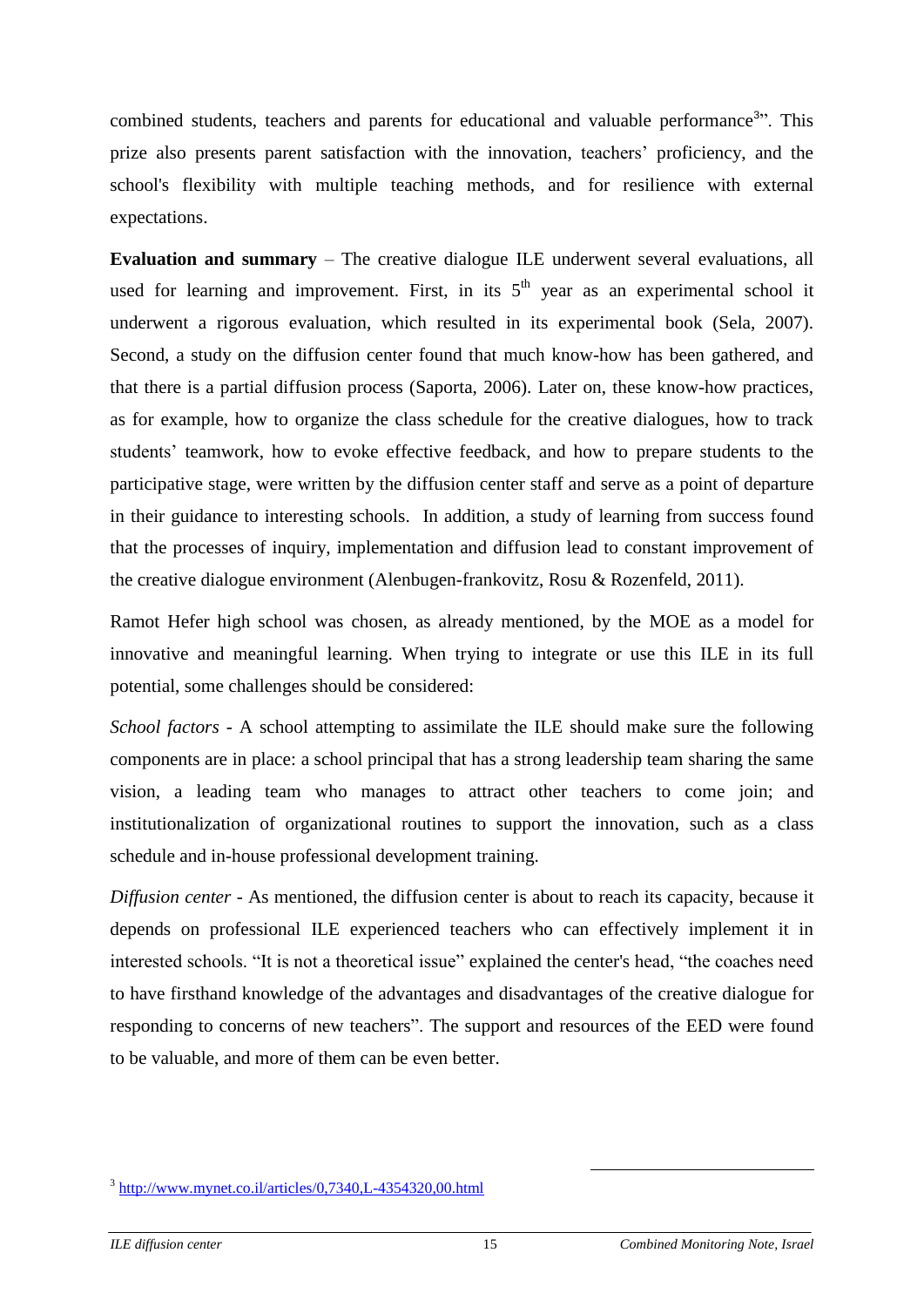*The inspectors' approval* – Approval of 30% of the curriculum needs to be regulated to maintain uniformity in the system and to save time. Leaving the arrangements with ten different inspectors per school decreases the potential for the ILE dissemination.

*Cooperation and continuity with teacher colleges -* The ILE changed the role of the teacher. To leverage it in scale, the new role must begin already in teacher training programs and their training period. Such process requires the cooperation of teacher colleges and the MOE.

**Conclusions** – The creative dialogue is an innovative learning environment that works and results with profound outcomes and a lot of satisfaction. The diffusion center was found to be a good mechanism for promoting innovation in the school, and externally with interested schools, and the innovative pedagogy fits well with the new reforms in Israel's educational system.

Several lessons about implementation of ILEs can be learned from the creative dialogue innovation:

- The teacher role must change, which creates a lot of hesitation and resistance. Starting with a group of passionate teachers in the schools and with novice teachers in the teacher training program could be a first step to resolve this challenge.
- Developing a successful ILE takes time. From the 15 years of the Ramot Hefer case, it is clear that a stable leading team, trial and error methods, several years and a lot of patience are needed.
- This innovation is in the school's best interest when combined with traditional methods and does not replace them. To achieve such a mixture, the school has to change its professional development methods, adjust its timetable and class schedule, and establish a diffusion center with the MOE approval and backup.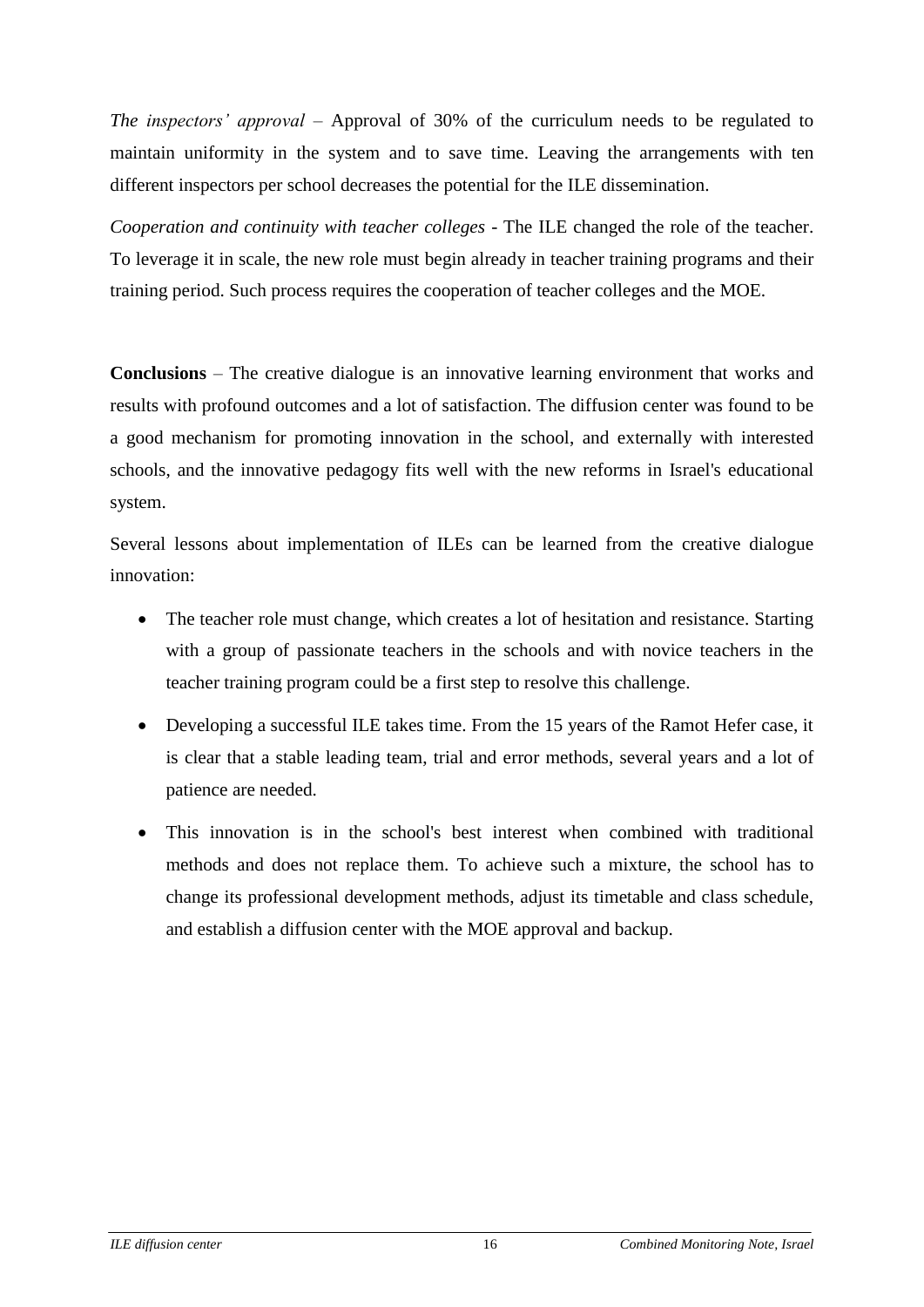### **References**

- Alenbugen-frankovitz, S., Rosu, L. & Rozenfeld, Y. (2011). *See and innovate – patterns of diffusion and assimilations in the Experiments and Entrepreneurship Division: the retrospective method*. Brookdale and the ministry of education: Jerusalem. (Hebrew)
- Dumont, H., D. Istance and F. Benavides (eds.) (2010*). The Nature of Learning: Using Research to Inspire Practice, Educational Research and Innovation*, OECD Publishing. doi: [10.1787/9789264086487-en](http://dx.doi.org/10.1787/9789264086487-en)
- OECD (2013a). *Leadership for 21st Century Learning, Educational Research and Innovation*, OECD Publishing. doi: [10.1787/9789264205406-en](http://dx.doi.org/10.1787/9789264205406-en)
- OECD (2013b). *Innovative Learning Environments, Educational Research and Innovation*, OECD Publishing. doi: [10.1787/9789264203488-en](http://dx.doi.org/10.1787/9789264203488-en)
- Saporta, O. (2006). *The creative dialogue innovation and the ability to spread it in the educational system* (139-172). . In: Chen, D. & Saporta, O. (Eds.), the experimental schools: the birthplace of educational innovation. Ramot: Tel-Aviv, Israel (Hebrew). .
- Sela, B. (2007). *Dialogue on dialogue – the experimental book*. The Ministry of Education Experiments and Entrepreneurship Division, Jerusalem. (Hebrew)
- The Ministry of Education Experiments and Entrepreneurship Division internet site (Hebrew): <http://cms.education.gov.il/EducationCMS/UNITS/Nisuyim>
- Tubin, D. (2012). *Makor Chaim Yeshiva High School, Israel - Case Study*. A research report submitted to the OECD/CERI International Study of Innovative Learning Environments (ILE), Paris, January 2012, 16 pp.
- Tubin, D. (2011). *Mevo`ot HaNegev, Kibbutz Shoval, Israel - Case Study*. A research report submitted to the OECD/CERI International Study of Innovative Learning Environments (ILE), Paris, December 2011, 16 pp.
- Tubin, D. (2011). From principals' actions to students' outcome: an explanatory narrative approach to successful Israeli schools. *Leadership and Policy in Schools*, 10:4, 395-411
- Tubin, D. & Weinstein, G. (2012). *Experiments and Entrepreneurship Division, Israel Ministry of Education- Case Study*. A research report submitted to the OECD/CERI International Study of Innovative Learning Environments (ILE), Paris, July, 2012, 8 pp.
- Weinstein, G. & Gal, S. (2008). *Design new educational policy: experimental educational innovation as part of the educational system structure*. In: Chen, D. & Saporta, O. (Eds.), the experimental schools: the birthplace of educational innovation. Ramot: Tel-Aviv, Israel. (Hebrew)